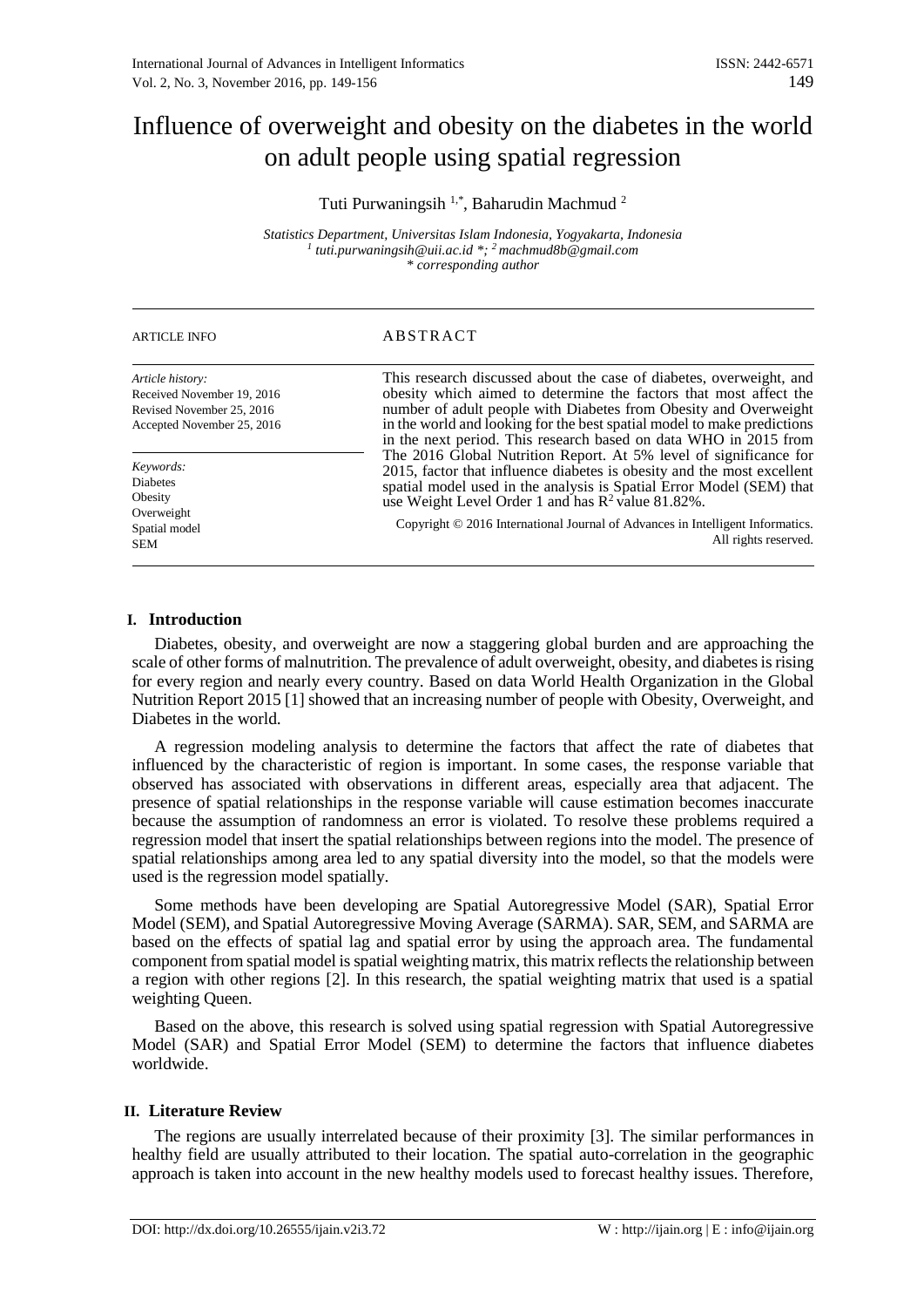the spatial approach is not important only for analyzing the economic and social phenomena, but also for the policy decisions [4], such as looking for the factors that influencing the poverty status of districts in Java island for making government easier to prioritized the appropriate disctrict based on current condition [5].

According to the Indonesia's Endocrinologist Association (PERKENI) diagnostic criteria in 2015 [6], to suffer from diabetes if have fasting blood glucose levels  $> 126$  mg/dL and at 2 hours after ate (postprandial)  $> 200 \text{ mg/dL}$ . Blood glucose level varies for every individual every day where the number of blood glucose content will increase after the individual eat and will return to normal within 2 hours after eat. In normal condition, approximately 50% of glucose from food eaten will have perfect metabolism into carbon dioxide (CO2) and water, 10% into glycogen and 20% to 40% is converted into fat. In people with diabetes mellitus, all metabolic process disrupted by deficiency of insulin. The absorption of glucose into the cells decreased and the metabolism disturbed. This condition causes most of glucose remains in the blood circulation, causing hyperglycemia.

Obesity can be defined as excess body fat. The determinant that used is Body Mass Index (BMI). Whereas Overweight is stage before clinically obese. Based on WHO criteria [7], underweight was identified as BMI $\leq$ 18.5 kg/m2, overweight as BMI 25.0-29.9 kg/m2, and obese as BMI $\geq$  30.0 kg/m2.

According to WHO [7], body mass index (BMI) is the calculation of number from a person's weight and height. BMI obtained from the weight in kilograms divided by the square from height in meters (kg/m2). The value of the BMI in adults does not depend on age or sex. However, BMI may not correspond to the degree of obesity in different populations, due to differences in their body proportions.

#### **III. Material and Methodology**

The data that used in this research is secondary data that obtained from The 2016 Global Nutrition Report from WHO [8]. The data that obtained is data distribution of adult patients with Diabetes, Overweight, and obesity in 190 countries around the world in 2015. The data were collected through survey taken from each country.

In this research there are one dependent variable and two independent variables Diabetes (y), Overweight ( $x_{\text{overs weight}}$ ), and Obesity ( $x_{\text{obsity}}$ ).

We started the research by looking for the classic regression model, the general model of spatial regression equation [9], [10] stated on (1) and (2).

$$
Y = \rho W Y + X\beta + \mu \tag{1}
$$

$$
\mu = \lambda W \mu + \varepsilon, \varepsilon \sim N(0, \sigma^2) \tag{2}
$$

where Y is response variable matrix (n x 1), *X* for independen variable matrix (n x (p+1)), β for coefficients vector parameter regression  $(p+1)x1$ , spatial lag coefficient autoregression stated with  $\rho$ , λ for autoregression lag coefficient in error valued  $|\lambda|$  < 1, μ for vector error that assumed contain autocorrelation sized n x 1, ε for vector error sized nx1, normal distribution with mean zero and variance  $\sigma$ 2I, W is spatial weighting matrix sized n x n, and number of observations / location stated with n.

There are four models that can be formed from the general model of spatial regression as follows: 1) If  $\rho = 0$ ,  $\lambda = 0$  then the equation number (1) is:  $Y = X\beta + \varepsilon$  (2), this equation is called spatial model Ordinary Least Square (OLS). If  $\rho \neq 0$ ,  $\lambda = 0$  then the equation number (1) is:  $Y = \rho W \lambda + X\beta + \epsilon (3)$ , this equation is called asregresion Spatial Lag Model (SLM) or Spatial Autoregressive Models (SAR). If ρ = 0, λ ≠ 0 then the equation number (1) is: Y = Xβ + λWμ + ε **(4)**, this equation is called as regresion Spatial Error Model (SEM). If  $\rho \neq 0$ ,  $\lambda \neq 0$  then the equation number (1) is: Y =  $\rho W\lambda + X\beta$ + μ, μ= λWμ + ε **(5)**, this equation is called General Spatial Model or Spatial Autoregressive Moving Average (SARMA).

To determine the analysis, spatial dependencies test is required. Spatial dependencies tested with Lagrange Multiplier test [9]. The hypothesis Lagrange Multiplier test are:

(i) H<sub>0</sub> :  $\rho = 0$  (no lag spatial dependencies)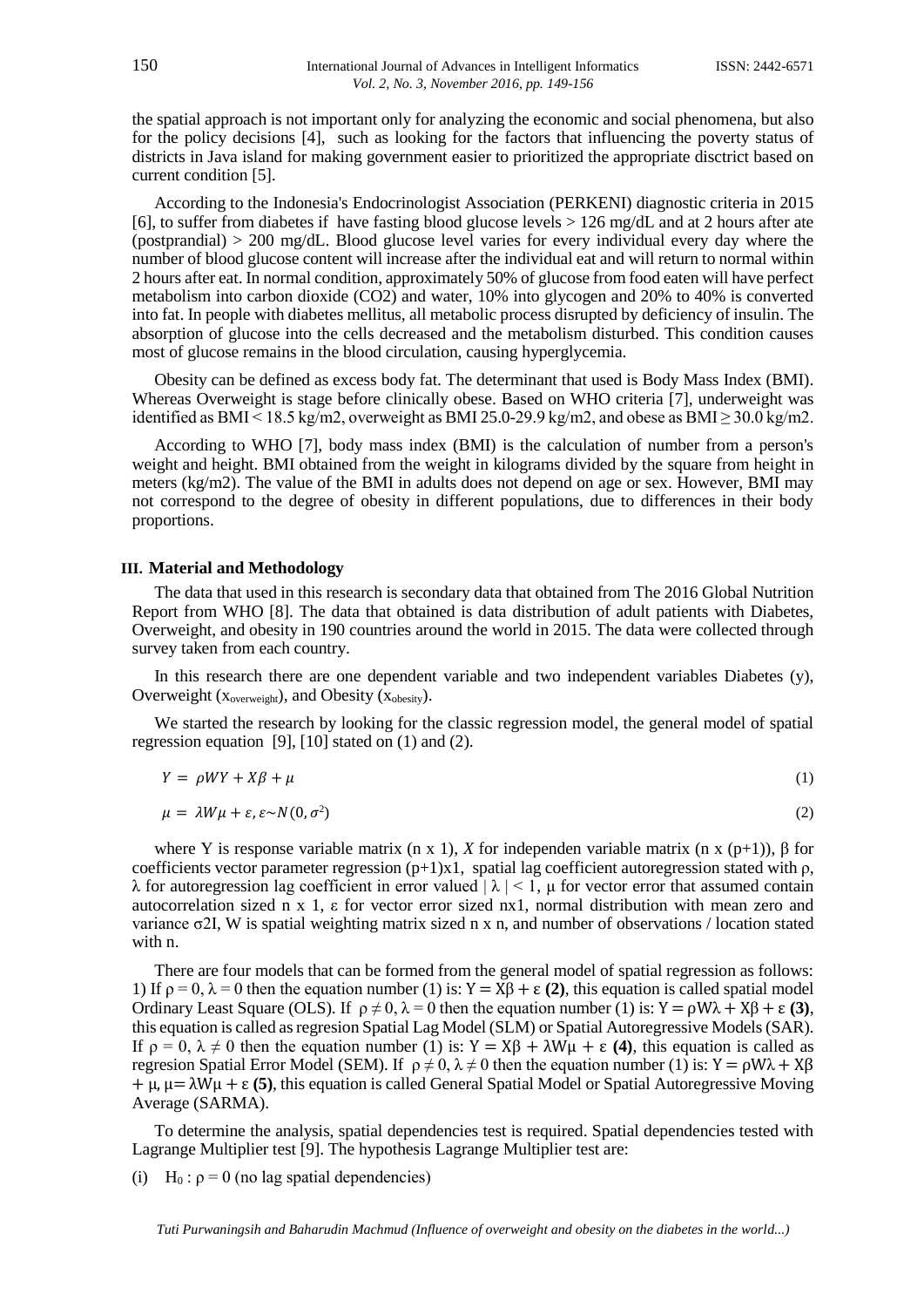- $H_1$ :  $ρ ≠ 0$  (there is lag spatial dependencies)
- (ii) H<sub>0</sub> :  $\lambda$  = 0 (no error spatial dependencies)
- $H_1$ :  $\lambda \neq 0$  (there is error spatial dependencies)
- (iii) H<sub>0</sub> :  $\rho$ ,  $\lambda = 0$  (no lag and error spatial dependencies) H<sub>1</sub> : ρ,  $\lambda \neq 0$  (there are lag and error spatial dependencies)

Furthermore needed homogeneity test, spatial diversity using Pagan Breusch test [9], [11]. The hypothesis is:

- H<sub>0</sub> :  $\sigma_1^2 = \sigma_2^2 = \ldots = \sigma_n^2 = \sigma^2$  (among areas diversity / equal variances)
- H<sub>1</sub>: minimal ada satu  $\sigma_i^2 = \sigma^2$  (there are variations among areas / heteroskedasticity)

Perform spatial analysis needed spatial weighting matrix. Spatial weighting matrix basically is matrix that describes the relationship among area. In this research the spatial weighting matrix is Queen weighting matrix. Queen weighting matrix define  $W_{ij} = 1$  for the area side by side or vertex met with area that be a concern, whereas  $W_{ij} = 0$  to another area [10]. Spatial weighting matrix is the symmetric matrix and main diagonal are always zero.

There are several types of Spatial Weight (W): binary W, uniform W, invers distance W (non uniform weight) and and some W from real case of economics condition or transportation condition from the area. Binary weight matrix has values 0 and 1 in off-diagonal entries; uniform weight is determined by the number of sites surrounding a certain site in  $\ell$ -th spatial order; and non-uniform weight gives unequal weight for different sites. The element of the uniform weight matrix is formulated as,

$$
\text{Wij} = \begin{cases} \frac{1}{n_i^{(l)}} & \text{if } i \text{ is neighbor of } i \text{ in } l - \text{th order} \\ 0 & \text{otherwise} \end{cases} \tag{3}
$$

 $n_i^{\alpha}((l))$  is the number of neighbor locations with site-i in  $\ell$ -th order. The non-uniform weight may become uniform weight when some conditions are met. One method in building non-uniform weight is based on inverse distance. The weight matrix of spatial lag k is based on the inverse weights  $1/(1+d)$  ij) for sites i and j whose Euclidean distance *dij* lies within a fixed distance range, and otherwise is weight zero. Kernel Gaussian Weight follow this formulla :

$$
w_j(i) = exp\left[-\frac{1}{2}\left(\frac{d_{ij}}{b}\right)^2\right]
$$
\n(4)

with d is distance between location i and j, then b is bandwith which is a parameter for smoothing function [5].

The models that have been obtained is then performed selecting best model. Selection of best model is done to get the most supportive factor of research. The criteria for selection of best model used is *Akaike's Information Criteria corrected (AICc)*.

$$
AICc = AIC + \left(\frac{2p(p+1)}{n-p-1}\right) \tag{5}
$$

#### **IV. Results and Discussion**

Fig. 1 shows the mapping that rates of diabetes most occurred in middle eastern areas. Based Conditional Map of Diabetes, Overweight, and Obesity (Fig. 2) in 190 Countries rates of Diabetes, Overweight, and Obesity many occur in the Northern Hemisphere and Australia. While at least in the region of Southeast Asia and each country in Africa.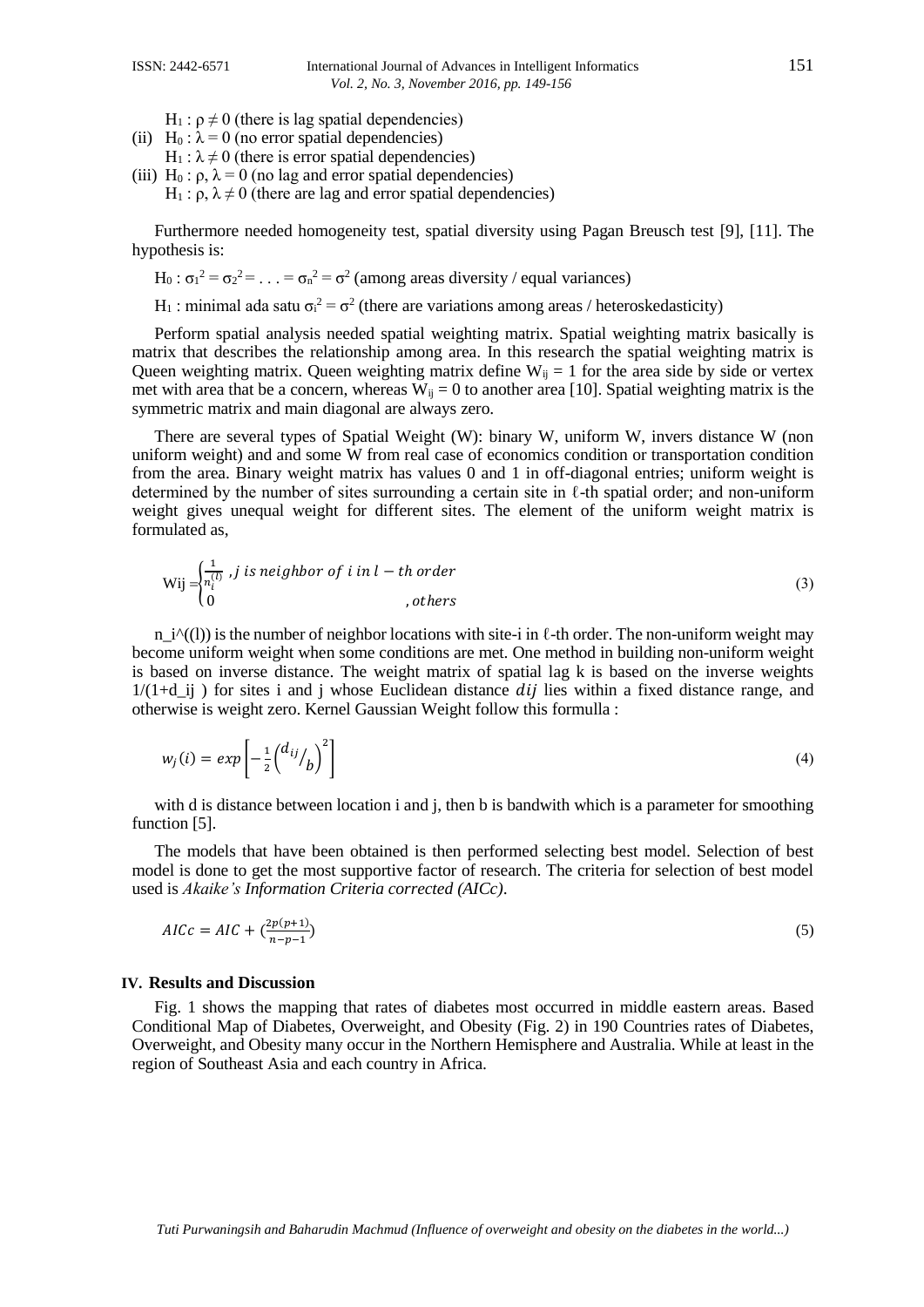

Fig. 1. Mapping Diabetes rate in 190 Countries



Fig. 2. Conditional Map of Diabetes, Overweight, and Obesity in 190 Countries

Moran's I index for 2013 is positive (0.156) and close to zero, indicating a positive spatial correlation (Fig. 3).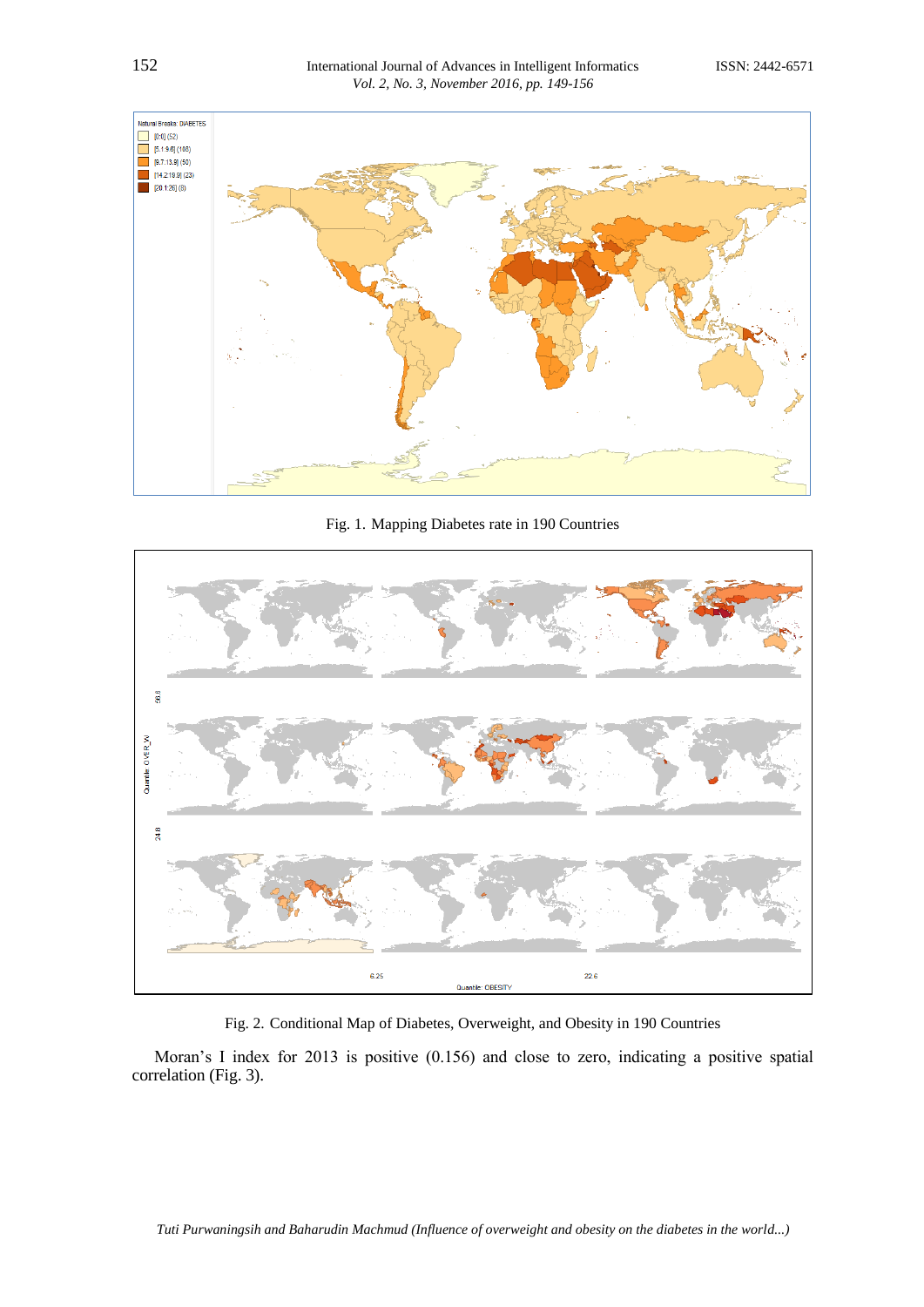

Fig. 3. Moran's I index of diabetes rate in 190 counties

However, a strong spatial auto-correlation can be observed between the diabetes rate in 2015 in 190 counties compared to the values for obesity and overweight. A bivariate Moran's I index of 0.514 for obesity (Fig. 4(a)) and 0.585 for overweight confirms a strong positive spatial autocorrelation (Fig. 4(b)).



Fig. 4. Bivariate Moran's I index of diabetes, overweight, and obesity rate in 190 counties

Based on Table 1, there is one variable that have significant influence to the response variable (Diabetes) that is obesity. So variable that affects the number of adult people with diabetes from overweight and obesity is obesity.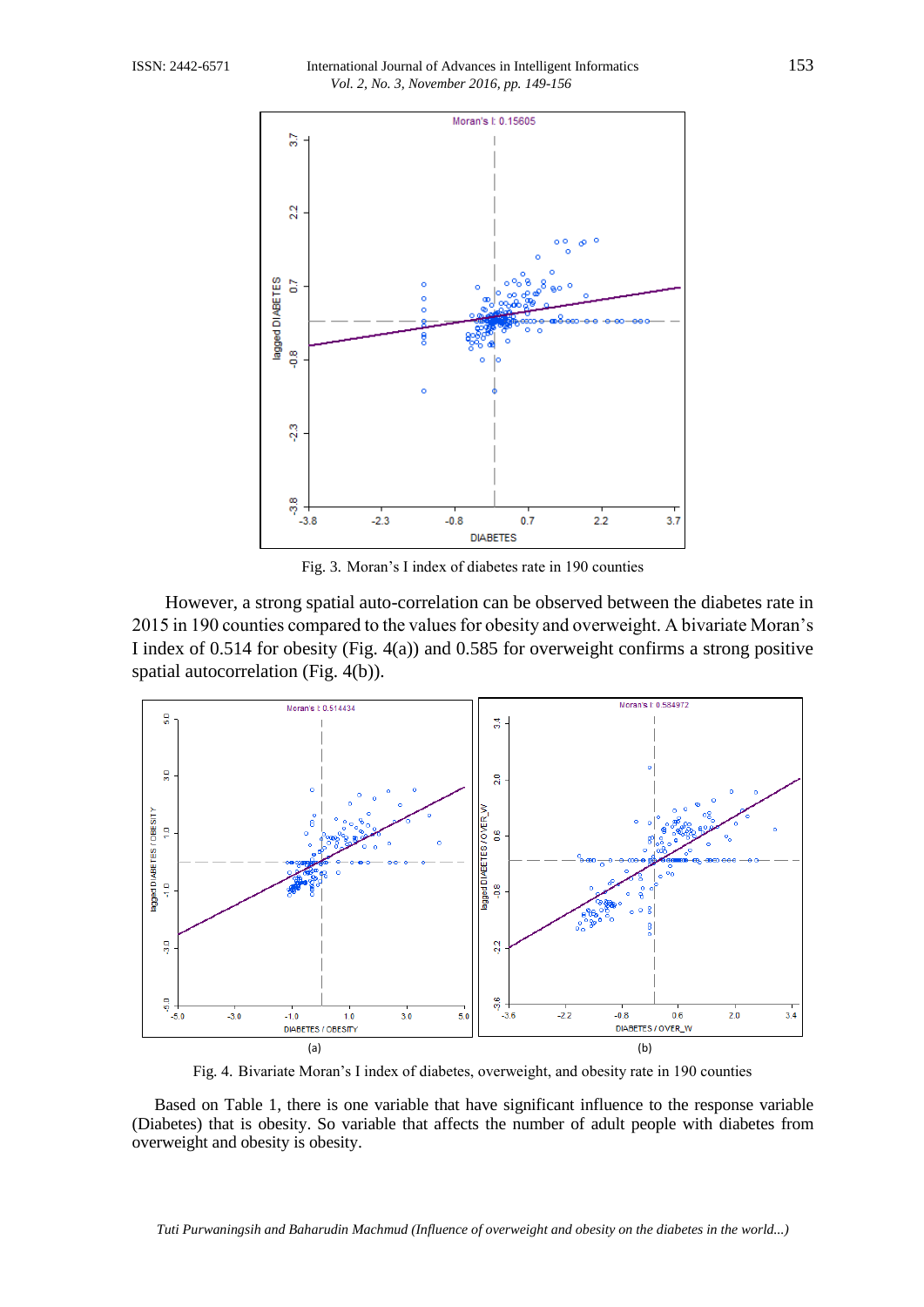|  | Table 1. Identification Patterns of Relationships between Independent and Response Variables. |  |  |
|--|-----------------------------------------------------------------------------------------------|--|--|
|  |                                                                                               |  |  |

| <b>Variable</b> | <b>Coefficient</b> | <b>Probability</b> |
|-----------------|--------------------|--------------------|
| Constant        | 2.072              | 0.000              |
| Over Weight     | 0.05768            | 0.062              |
| Obesity         | 0.26685            | 0.000              |

Based on the classic regression analysis with order 1 obtained coefficient of determination  $(R^2)$  is 0,667 that means the regression model can explain 66,7% of the diversity total while the remaining 33,3% explained by other variables outside the model. Classical regression model that formed is

 $\bar{y} = 0.05768x_{\text{overweight}} + 0.26585x_{\text{obesity}}$  (6)

(8)

Interpretation of the regression model is every increase of 1 unit on Obesity variable, it can increase the percentage of Diabetes (y) as much 0,265%. The first step to develop spatial model is initial identification model using LM (Lagrange Multiplier) (Tabel 2).

| Table 2. Result of initial identification spatial dependency |  |  |  |
|--------------------------------------------------------------|--|--|--|
|--------------------------------------------------------------|--|--|--|

| <b>Spatial dependency test</b> | Value     | P-Value |
|--------------------------------|-----------|---------|
| Lagrange Multiplier (lag)      | 10.783    | 0.001   |
| Lagrange Multiplier (error)    | $1.$ #INF | 0.000   |

# *A. Identification of dependency lag*

Based on the information in Table 2 can be seen that P-value LM lag as much 0,001 by using  $\alpha$  = 5%. This means that there is lag spatial dependencies that need to be continued to make *Spatial Autoregressive Model* (SAR). Table 3 shows the results of SAR parameter estimation.

| <b>Variable</b> | Coeff |       | <b>P-Value</b> |
|-----------------|-------|-------|----------------|
| W Diabetes      | 0.140 | 3.205 | 0.001          |
| Constant        | 1.818 | 4.451 | 0.000          |
| Over W          | 0.011 | 0.034 | 0.742          |
| Obesity         | 0.344 | 0.066 | 0.000          |

Table 3. SAR parameter estimation

SAR model that obtained as follows

| $\bar{y}_i = 0.05768x_{\text{overweight}} + 0.26585x_{\text{obesity}} + \varepsilon_i$ |  |  |
|----------------------------------------------------------------------------------------|--|--|
|----------------------------------------------------------------------------------------|--|--|

$$
\varepsilon_i = 0.140 \sum_{i=1, i \neq j}^{n} W_{ij} Y_j
$$

Based on calculations using GeoDa obtained  $R^2 = 0.681$  it means that model can explain variation from Diabetes as much 68,10% and the remaining 31,90% explained by other variables outside the model.

#### *B. Identification of dependency error*

Based on the information in Table 2 can be seen that P-value LM error as much 0.000 by using  $\alpha = 5\%$ . This means that there is error spatial dependencies that need to be continued to make *Spatial Error Model* (SEM). The results of SEM parameter estimation shown in Table 4.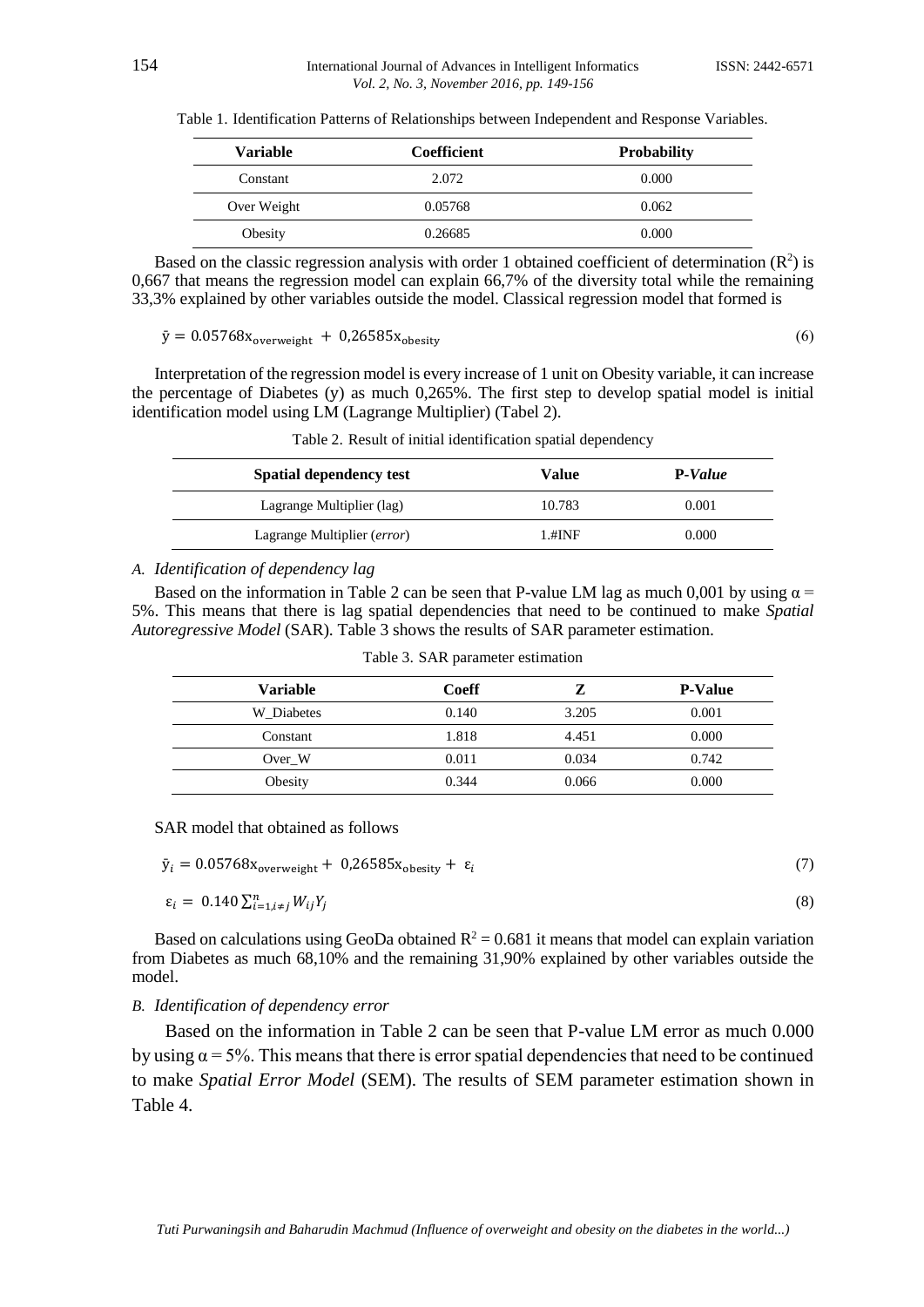| Variable | Coeff |        | <b>P-Value</b> |
|----------|-------|--------|----------------|
| Lambda   | 0.693 | 13.971 | 0.000          |
| Constant | 1.177 | 3.599  | 0.000          |
| Over W   | 0.098 | 3.585  | 0.000          |
| Obesity  | 0.239 | 4.330  | 0.000          |

Table 4. SEM parameter estimation

# SAR model that obtained as follows

 $\bar{y}_i = 0.098x_{\text{overweight}} + 0.239x_{\text{obesity}} + \mu_i$ 

$$
\mu_i = 0.693 \sum_{i=1, i \neq j}^{n} W_{ij} Y_j + \varepsilon_i
$$
\n(10)

Based on calculations using GeoDa obtained  $R^2 = 0.8182$  it means that model can explain variation from Diabetes as much 88,82% and the remaining 11,18% explained by other variables outside the model.

*C. Comparison of AICc and R <sup>2</sup>value*

After obtained some models, the best model selection needs to be done. Selection of the best model using AICc and  $\mathbb{R}^2$  value criteria. A model can be concluded that the model is good model when the AICc value is small and R <sup>2</sup> value is big. Based on Table 5 obtained information that the model *Spatial Error Model* (SEM) Order 1 is the best regression model.

| Order 1           |         |                |                   | Order 2 |                |
|-------------------|---------|----------------|-------------------|---------|----------------|
| <b>Model</b>      | AICc    | $\mathbb{R}^2$ | <b>Model</b>      | AICc    | $\mathbb{R}^2$ |
| Classic Regressio | 1260.75 | 0.6676         | Classic Regressio | 1260.75 | 0.6676         |
| <b>SAR</b>        | 1253.96 | 0.6809         | <b>SAR</b>        | 1254.40 | 0.6796         |
| <b>SEM</b>        | 1146.64 | 0.8182         | <b>SEM</b>        | 1177.62 | 0.7795         |

Table 5. Comparison of AICc and  $\mathbb{R}^2$  value from Model

### **V. Conclusion**

Based on the results and discussion, can be concluded following matters:

- 1. The factor that most influence the number of adult people with Diabetes from Overweight and Obesity is Obesity.
- 2. The best spatial regression model that predicted Diabetes in the world is *Spatial Error Model* (SEM) that using *Weight Level* order 1 which has R <sup>2</sup> 81,82% with model as in (9) and (10).

#### **References**

- [1] L. J. Haddad et al., Global Nutrition Report 2015: Actions and accountability to advance nutrition and sustainable development. Intl Food Policy Res Inst, 2015.
- [2] R. Dubin, "Spatial weights," Sage Handb. Spat. Anal., pp. 125–158, 2009.
- [3] M. D. Ward and K. S. Gleditsch, Spatial regression models, vol. 155. Sage, 2008.
- [4] D. J. Lacombe, "Does econometric methodology matter? An analysis of public policy using spatial econometric techniques," Geogr. Anal., vol. 36, no. 2, pp. 105–118, 2004.
- [5] A. S. Fotheringham, C. Brunsdon, and M. Charlton, Geographically weighted regression: the analysis of spatially varying relationships. John Wiley & Sons, 2003.
- [6] S. A. Soelistijo et al., Konsensus pengelolaan dan pencegahan diabetes melitus tipe 2 di Indonesia 2015. PB. PERKENI, 2015.

(9)